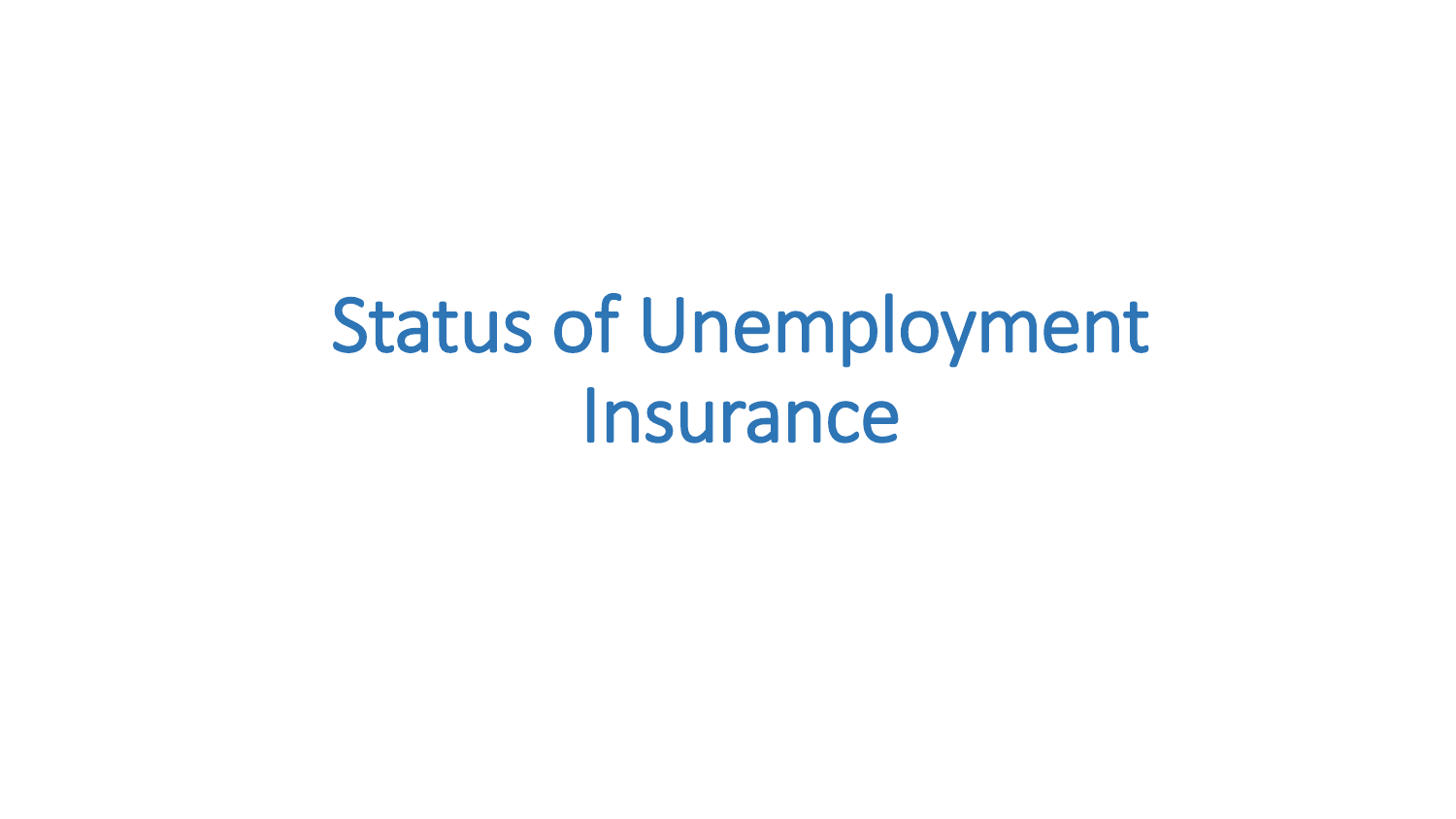## Types of Unemployment Insurance

- Regular Unemployment Insurance prior to COVID-19
- Federal Pandemic Unemployment Compensation (FPUC) \$600 per week in addition to current regular unemployment insurance (retroactive to week ending April 4, 2020)
- Pandemic Unemployment Assistance (PUA) \$600 per week for individuals that normally would not qualify for unemployment (retroactive to week ending Feb. 8, 2020) – for those self-employed, gig economy workers, 1099 workers, church employees, independent contractors and those that have exhausted their unemployment. This is not yet being paid out as the system has not been activated.
- Pandemic Emergency Unemployment Compensation (PEUC) for individuals who remain unemployed after UI is no longer available. \$600 per week (retroactive to April 4, 2020) plus weekly UI benefit from prior benefit year.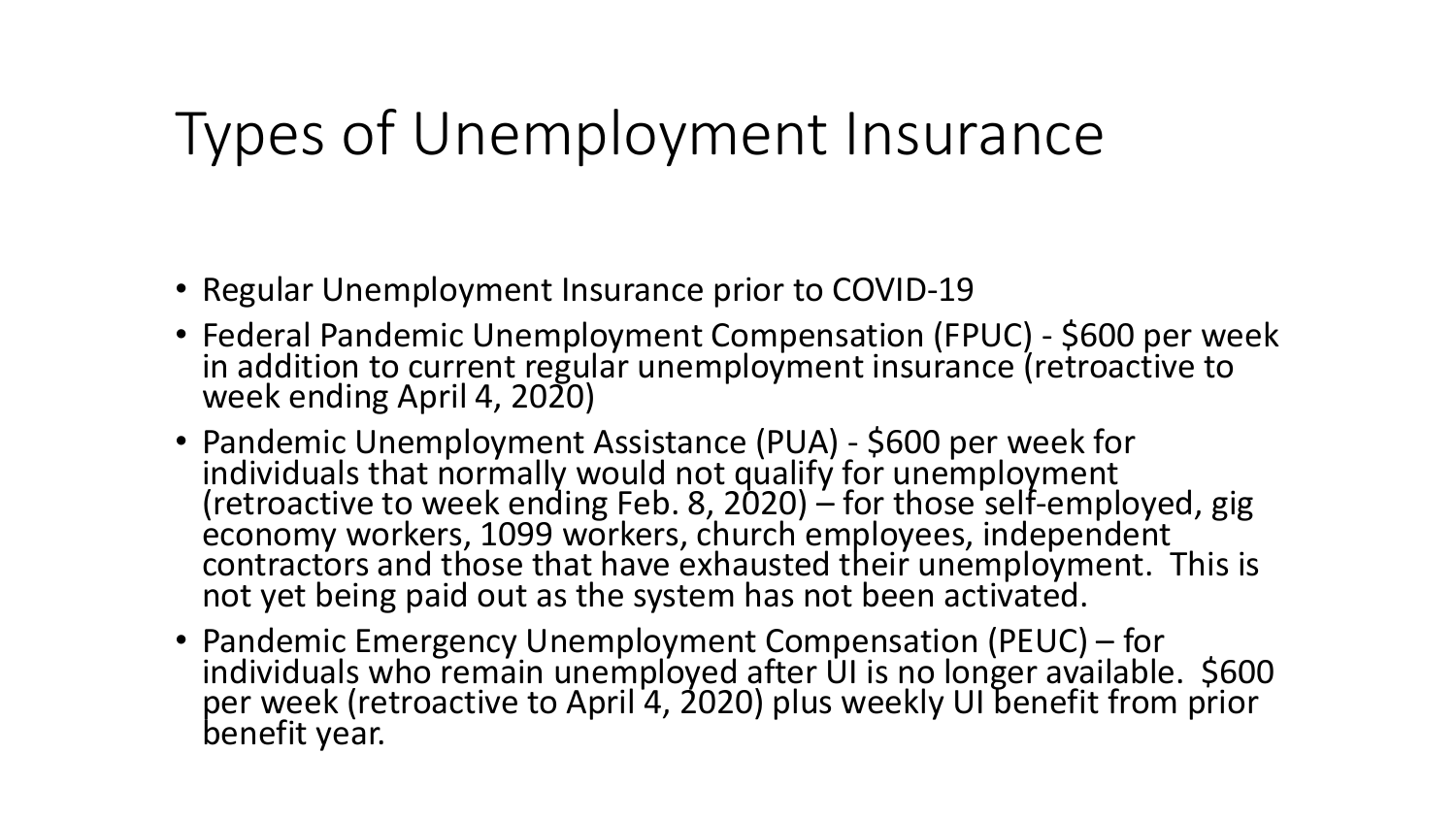## *By the Numbers*

- 268,614 Unemployment Insurance Applications in South Carolina over 4 Weeks
- \$114,000,000 paid out just in pandemic unemployment compensation this past week and \$10,000,000 in regular unemployment
- UI online and phone systems are overloaded (Social Security System is as well)
- System is undergoing massive system upgrades
- I'll discuss some of the most common problems people are encountering
- Persistence and Patience will be needed

UI Contact Information:

Phone: 866-831-1724 Online: [www.dew.sc.gov](http://www.dew.sc.gov/)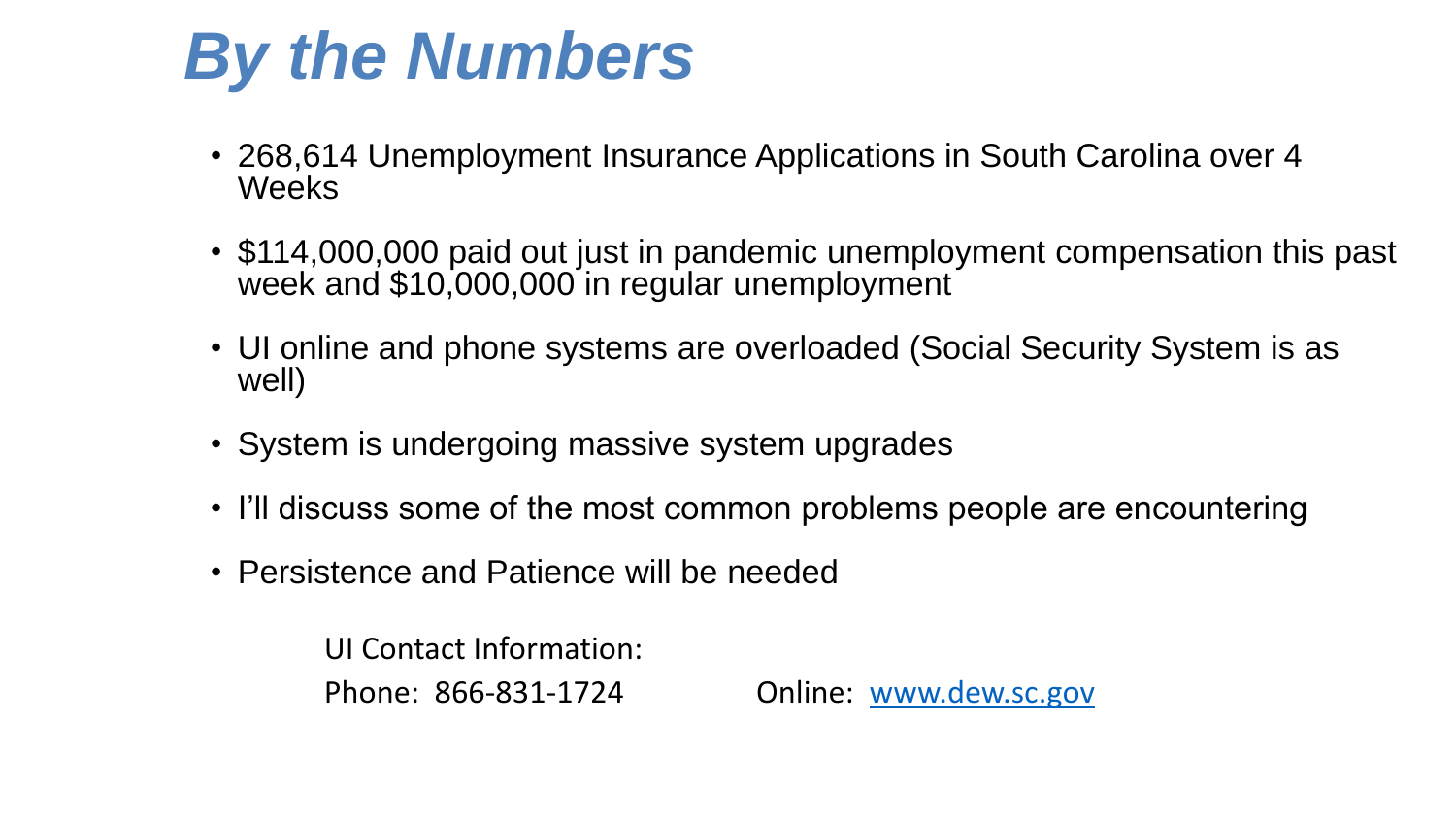# *What is the job market like right now?*

• Companies that we know are hiring are listed as follows:

AFL Telecommunications The Mexicon Staffing Aldi, Ingles, Publix, Harris Teeter, Bi-Lo American Security Amazon Contec Detroit Forming **Clean Arbors** DHL Supply Chain – Greer Costco Green River Cabins **Camman Common Common Common Common Common Common Common Common Common Common Common Common Common Common Common Common Common Common Common Common Common Common Common Common Common Common Common Common** FedEx Ground Fresh Market Magna International Greenville County Schools Mitsubishi Polyester Film National OnDemand Lowes Foods **Home Depot** PepsiCo Sitel Walmart Target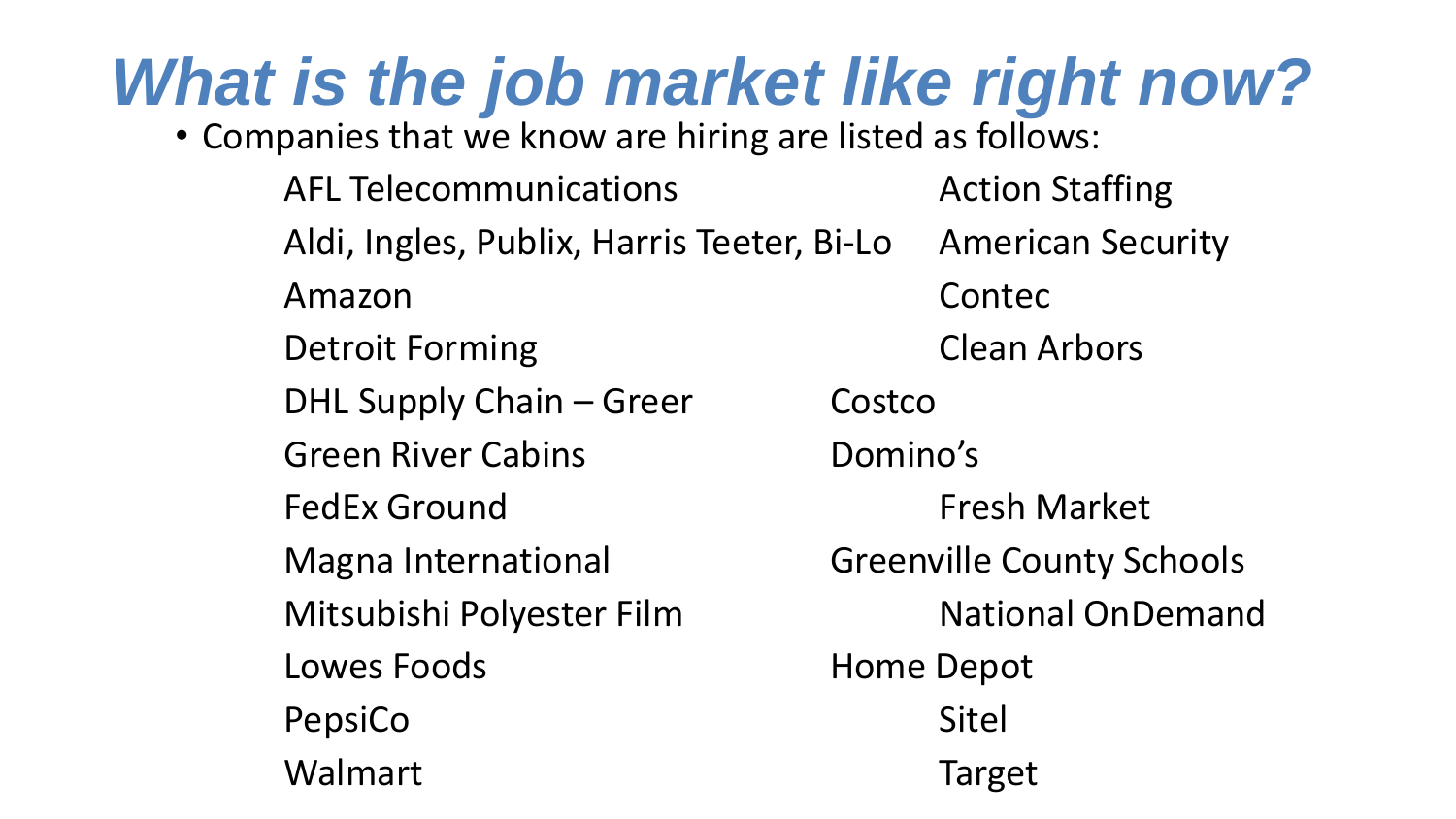## Job Market continued..........

• Claims by industry sector (shows job loss):

| 1. Accommodation & Food Service        | 34.1% |
|----------------------------------------|-------|
| 2. Health Care & Social Assistance     | 12.3% |
| 3. Manufacturing                       | 10.5% |
| 4. Retail                              | 10.4% |
| 5. Administrative Support              | 7.0%  |
| 6. Arts, Entertainment, Recreation     | 3.6%  |
| 7. Professional, Scientific, Technical | 3.4%  |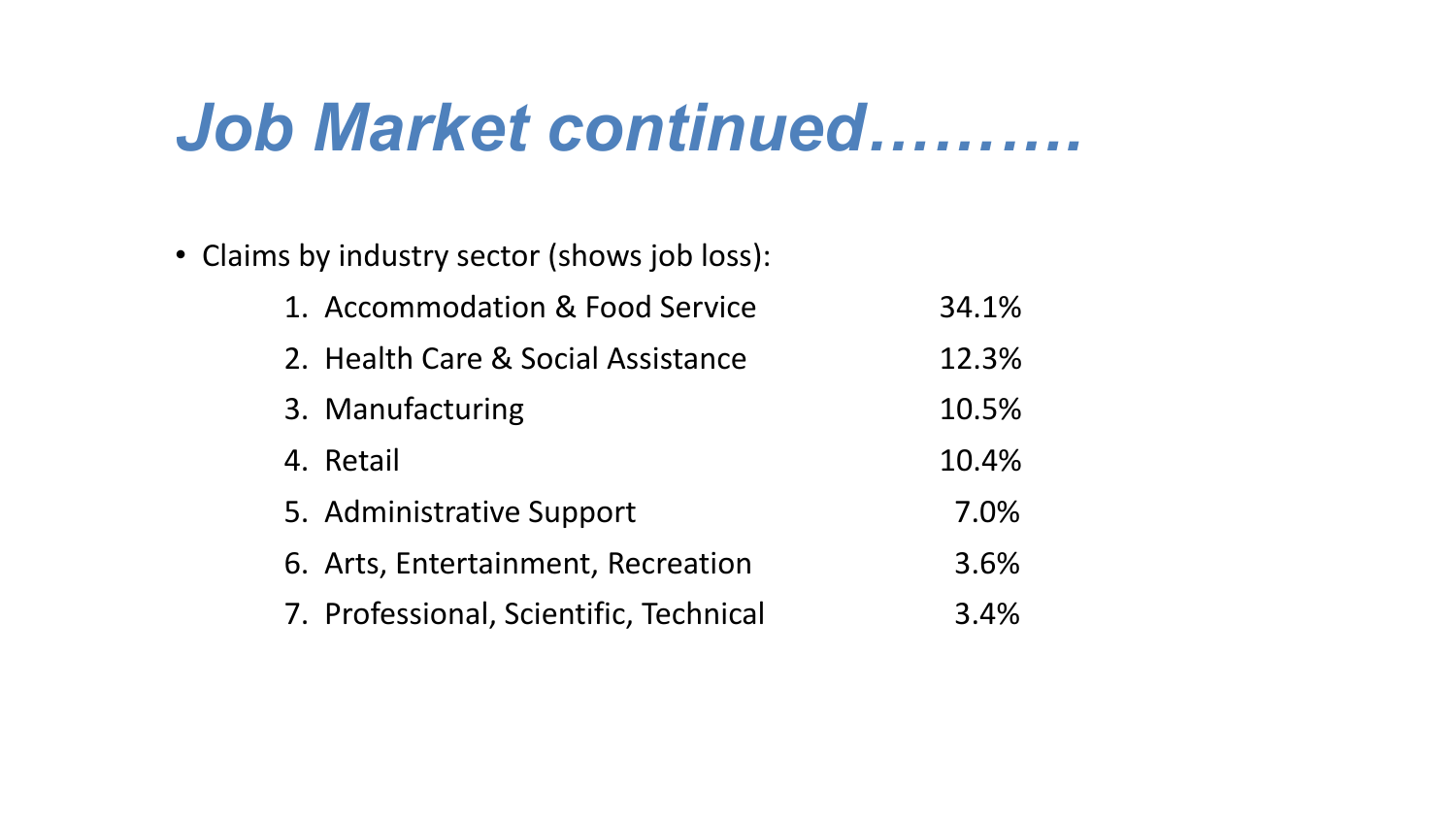### *Job Market Future………………*

- Lot of individuals have not yet filed so numbers don't tell the real story
- Business loans have not kicked in yet
- What we are hearing from the following sectors:
	- 1. Restaurants
	- 2. Retail
	- 3. Manufacturing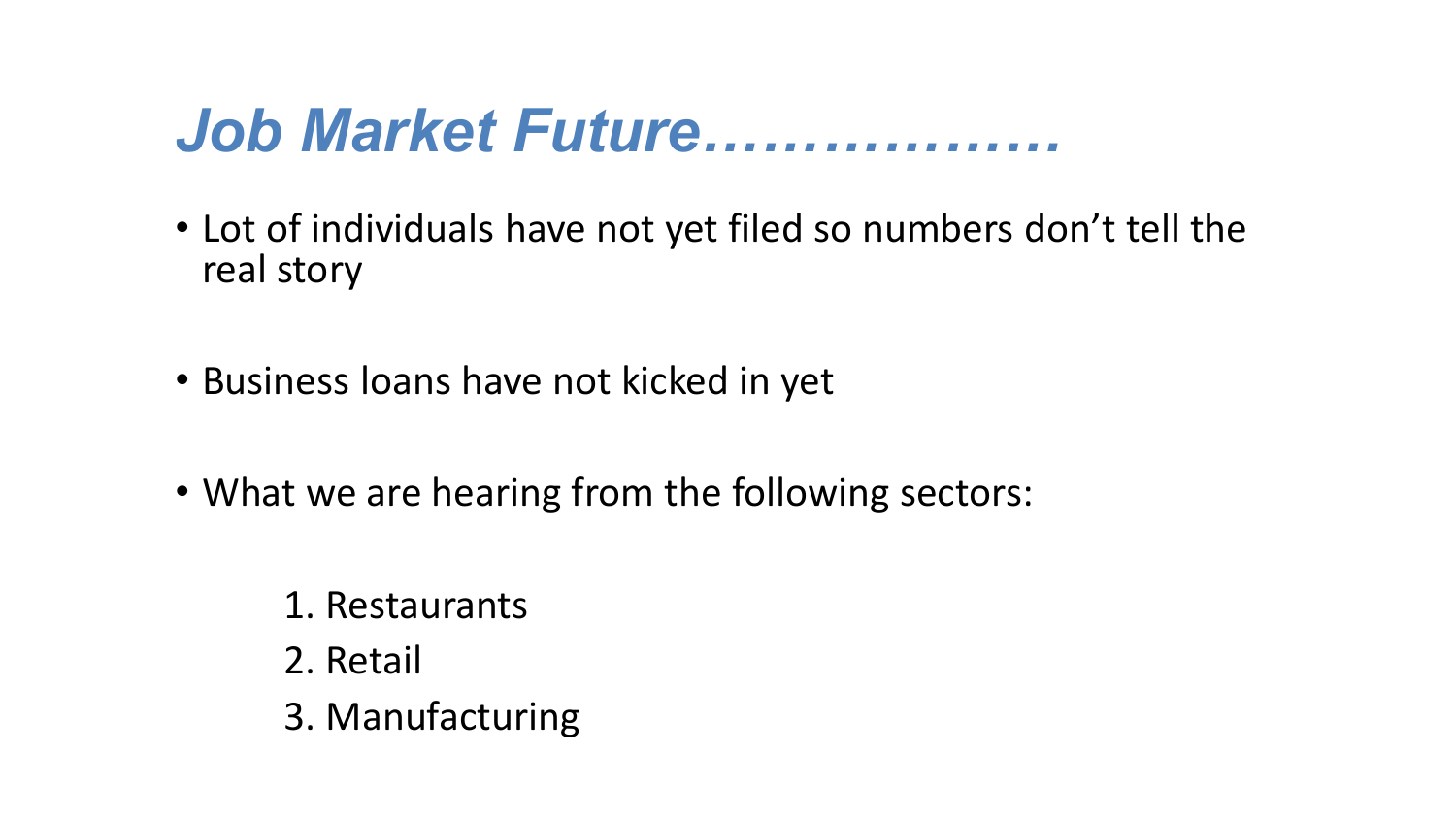## Future Stimulus Packages .......